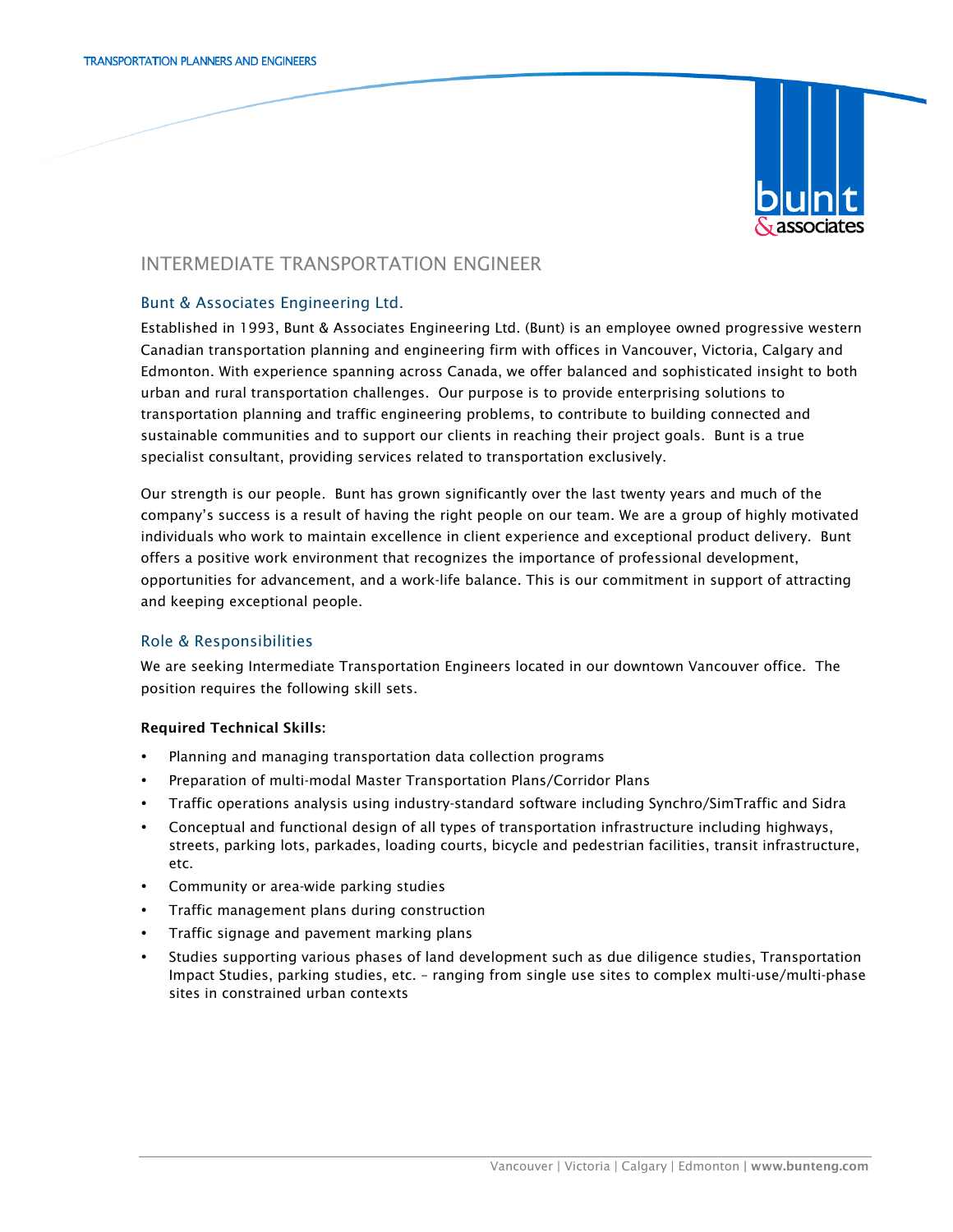#### Desirable Technical Skills:

- Development and calibration of travel demand models using the Metro Vancouver RTM EMME software
- Development and calibration of travel demand models using VISUM
- Traffic operations modelling using VISSIM
- Signal timing plan and traffic engineering checklist preparation
- Functional/preliminary/detailed roadway design and cost estimating
- Regional roadway network planning
- Highway planning
- Railway crossing evaluation and design
- Safety studies
- Transit servicing planning
- Transit facility planning including BRT and LRT
- Cycling and pedestrian master/corridor planning

### Communication Skills:

Excellent verbal, written and graphics communications skills are a must for this position. You will be required to produce, lead and/or or supervise the preparation of the following:

- Professional technical reports
- Public open houses/workshops
- Stakeholder engagement
- Presentations to public agency staff, executives and elected politicians

#### Project Management & Business Skills:

- All aspects of project and quality management, from small to large projects
- Entrepreneurial mind set for business development and client care
- Proposal and marketing material preparation
- Project and work distribution management
- Junior staff training and mentoring

# Qualifications & Experience

Candidates must have a Bachelor's Degree in Civil Engineering, be registered or eligible for registration in BC, and have 4+ or more years of experience post graduation that includes progressive technical, project management and business development experience in traffic engineering and transportation planning, preferably in the Metro Vancouver or Vancouver Island markets. Experience in the public sector will also be considered positively.